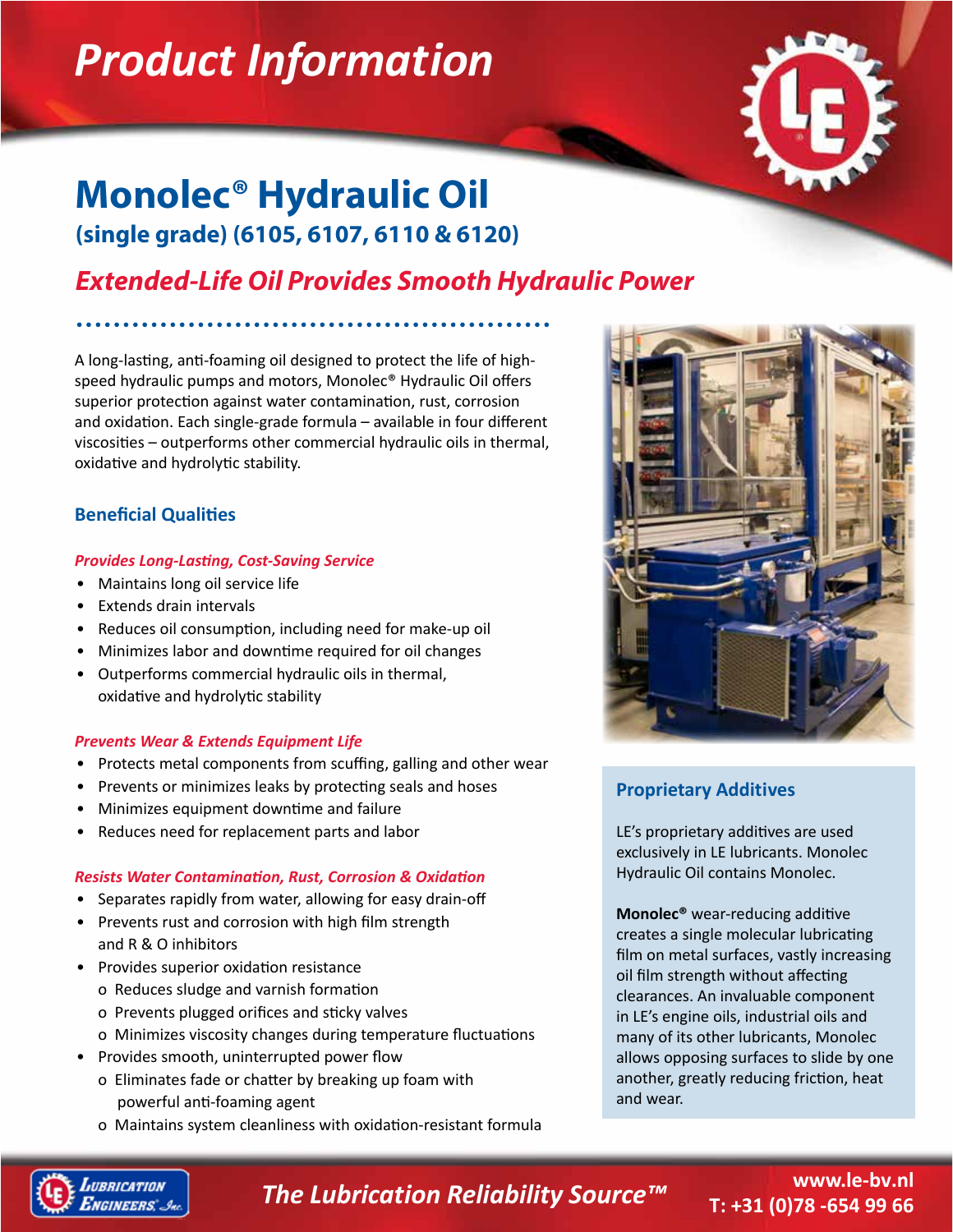





To meet the test variant for the Parker Dennison HF-0 specification, the air release must be completed in 7 minutes or under.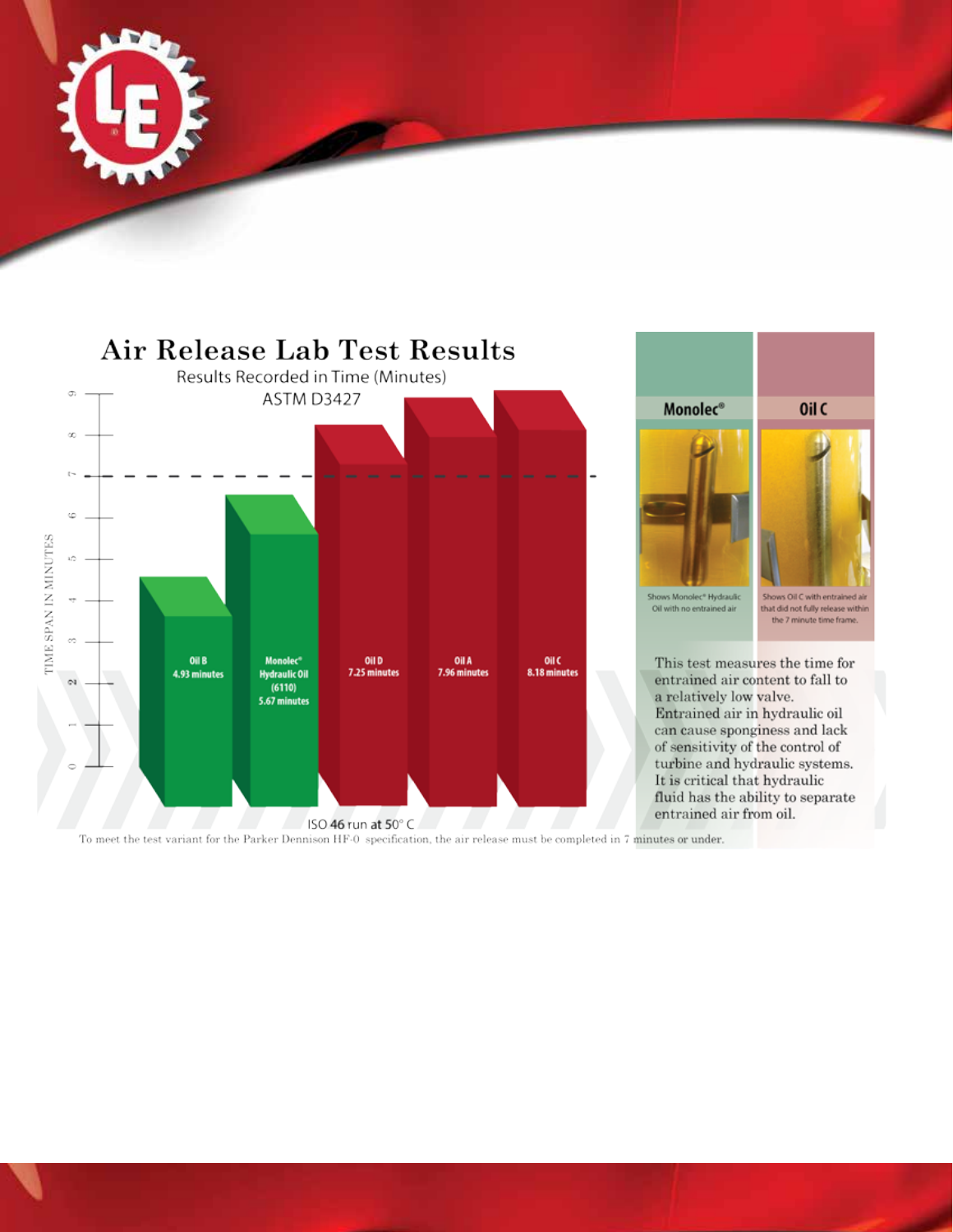#### **Water Separability Test Results** Monolec<sup>®</sup> Oil D ASTM D1401 This test is performed as an indicator of an oil's ability to separate from water under conditions of high water contamination and agitation, both of which are common in the operating environment.  $_{\rm 30}$ After a 30-minute separation period with 40 ml of oil and 40 ml of water, a result of no emulsion is considered TIME SPAN IN MINUTES good performance. Just as they do in real world applications,  $\boldsymbol{20}$ all of LE's hydraulic fluids show good water separability characteristics.  $6/0/74$ 12/16/52 **30 Minutes 30 Minutes**  $\approx$ 40/40/0 40/40/0 **15 Minutes** 40/40/0 10 Minutes **5 Minutes** Shows 40 ml of Monolec® Shows 40 ml of competitor Hydraulic Oil & 40 ml of oil & 40 ml of water Monolec<sup>®</sup> Hydraulic Oil Oil A Oil C Oil D Oil B water separated at the emulsified with no  $(6110 & 6520)$ separation after the full 10-minute mark.

RESULTS: Oil/Water/Emulsion

30-minute test period.